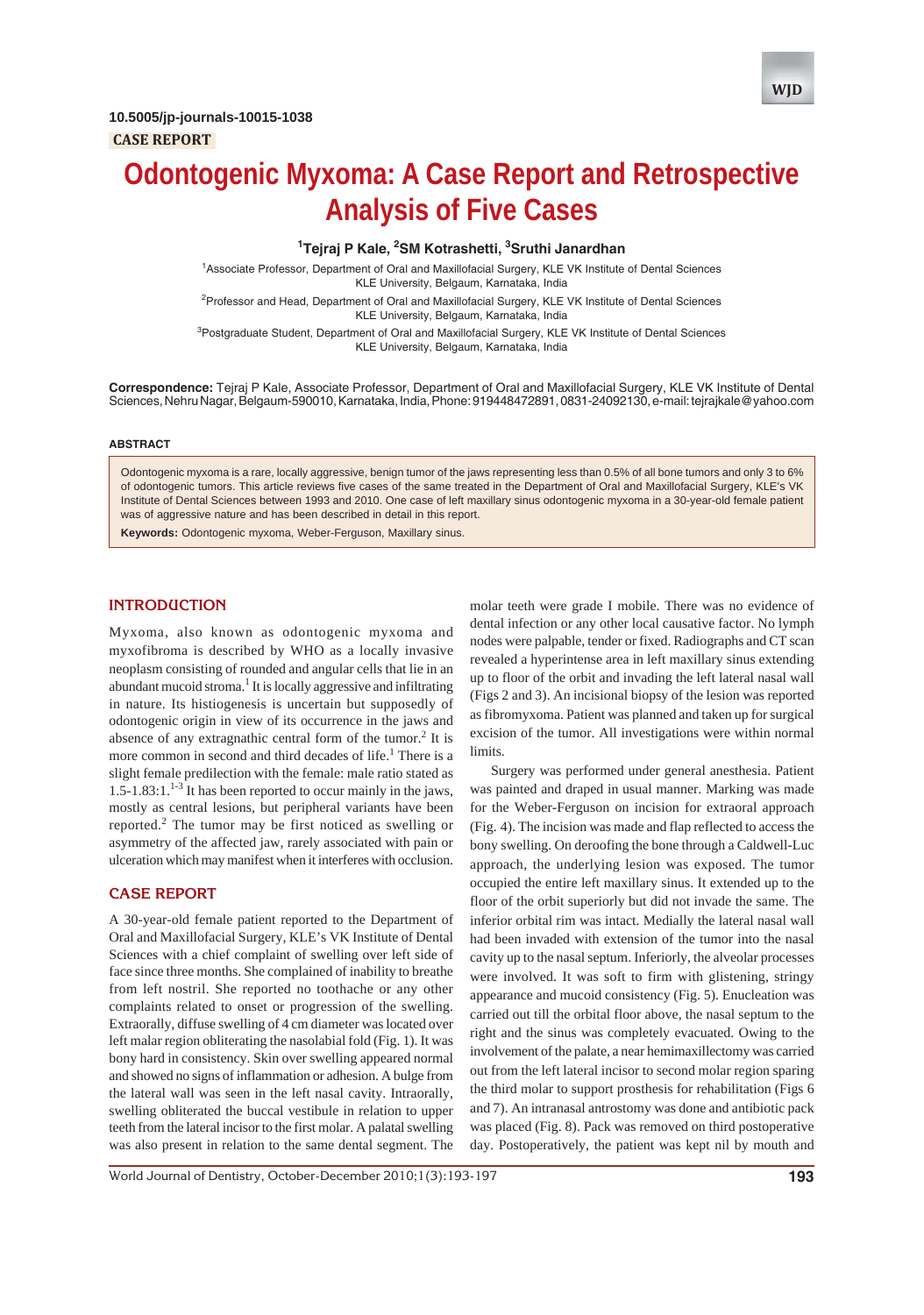



**Fig. 1:** Swelling in left malar region **Fig. 4:** Marking for Weber-Ferguson incision



**Fig. 2:** Occlusal radiograph showing soap bubble appearance **Fig. 5:** Gross specimen, mucoid consistency





**Fig. 3: CT** scan showing tumor in left maxillary sinus **Fig. 3: CT** Surgical defect



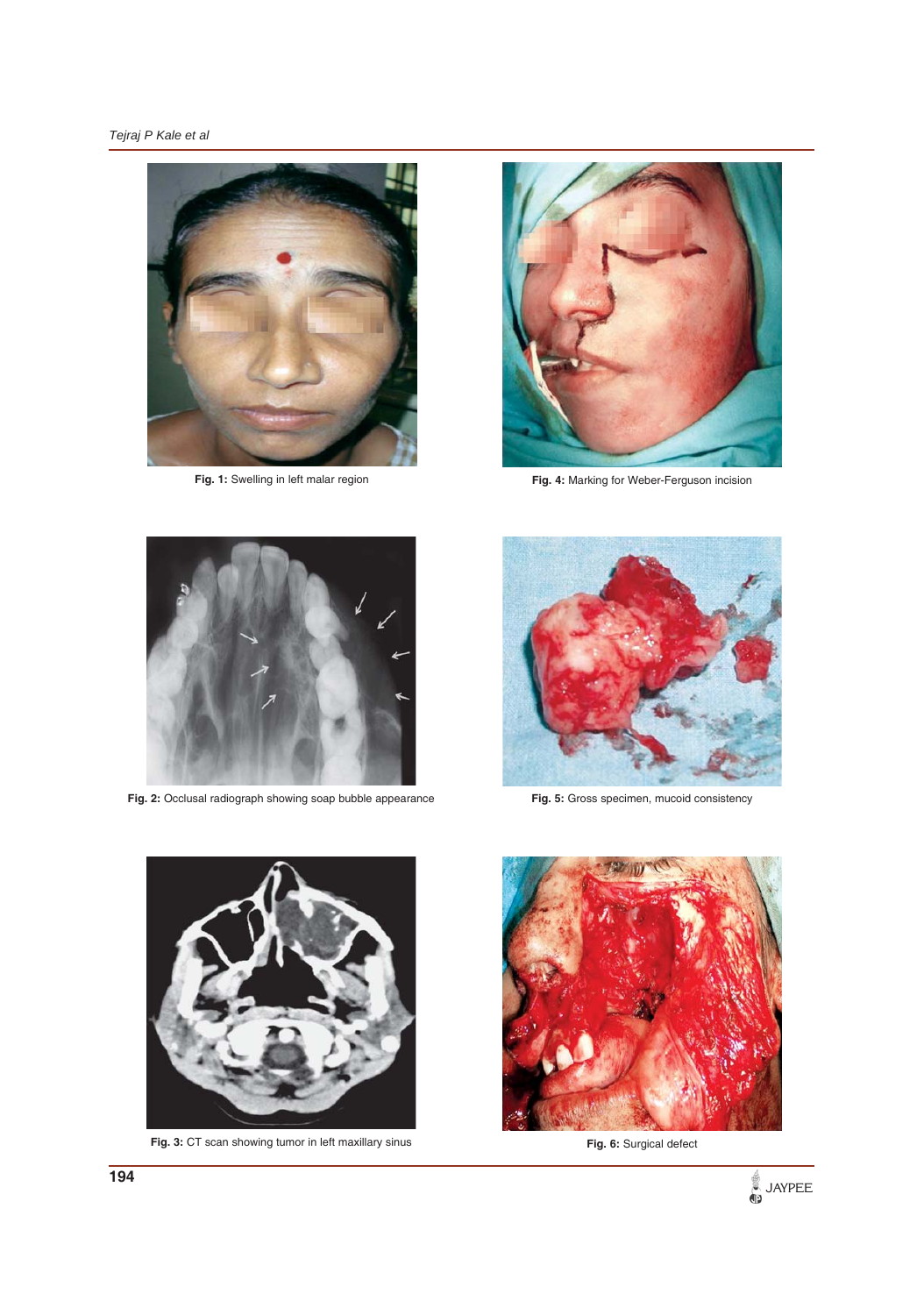

*Odontogenic Myxoma: A Case Report and Retrospective Analysis of Five Cases*



**Fig. 7:** Gross specimen, left maxilla



**Fig. 10:** Histological picture



**Fig. 8:** Antrostomy, suture line



**Fig. 9:** Obturator *in situ*

was on nasogastric tube feeding. On fifth postoperative day, an obturator was delivered with a hollow bulb to fit into the defect (Fig. 9). Patient recovered uneventfully.

The histopathological features were reported as stroma composed of myxoid tissue with spindle to stellate-shaped fibroblasts (Fig. 10). Many odontogenic cell rests were present all over the stroma with loose collagen fiber bundles. All these features are suggestive of 'odontogenic myxoma'.

## **REVIEW OF CASES**

Five cases of odontogenic myxoma were operated in our institution between 1993 and 2010. There was a male predominance with male to female ratio of 3:2. In two cases, tumor was situated in the left maxillary sinus; in one case in region of left maxillary third molar and in two cases it was present in relation to left mandibular third molar. In three cases, the tumor appeared as a swelling of bony cortices in relation to the specified teeth with slight mobility of teeth. In two cases, the tumor was present occupying the maxillary sinus, the one described above being more aggressive and invading the lateral nasal wall and extending up to the orbital floor. All cases were treated with resection of the tumor. There has been no evidence of recurrence.

## **DISCUSSION**

The myxoma is a rare bone tumor that represents less than 0.5% of all bone tumors and only 3 to 6% of odontogenic tumors.4 Histologic features were probably first described by the German pathologist Rudolph Virchow in 1863, though the mention was not specific to the jaws. Thoma and Goldman were the first to describe myxomas of the jaws in 1947.<sup>2</sup>

The origin of this tumor is debatable. It has been traditionally considered to be of odontogenic origin supported by the

World Journal of Dentistry, October-December 2010;1(3):193-197 **195**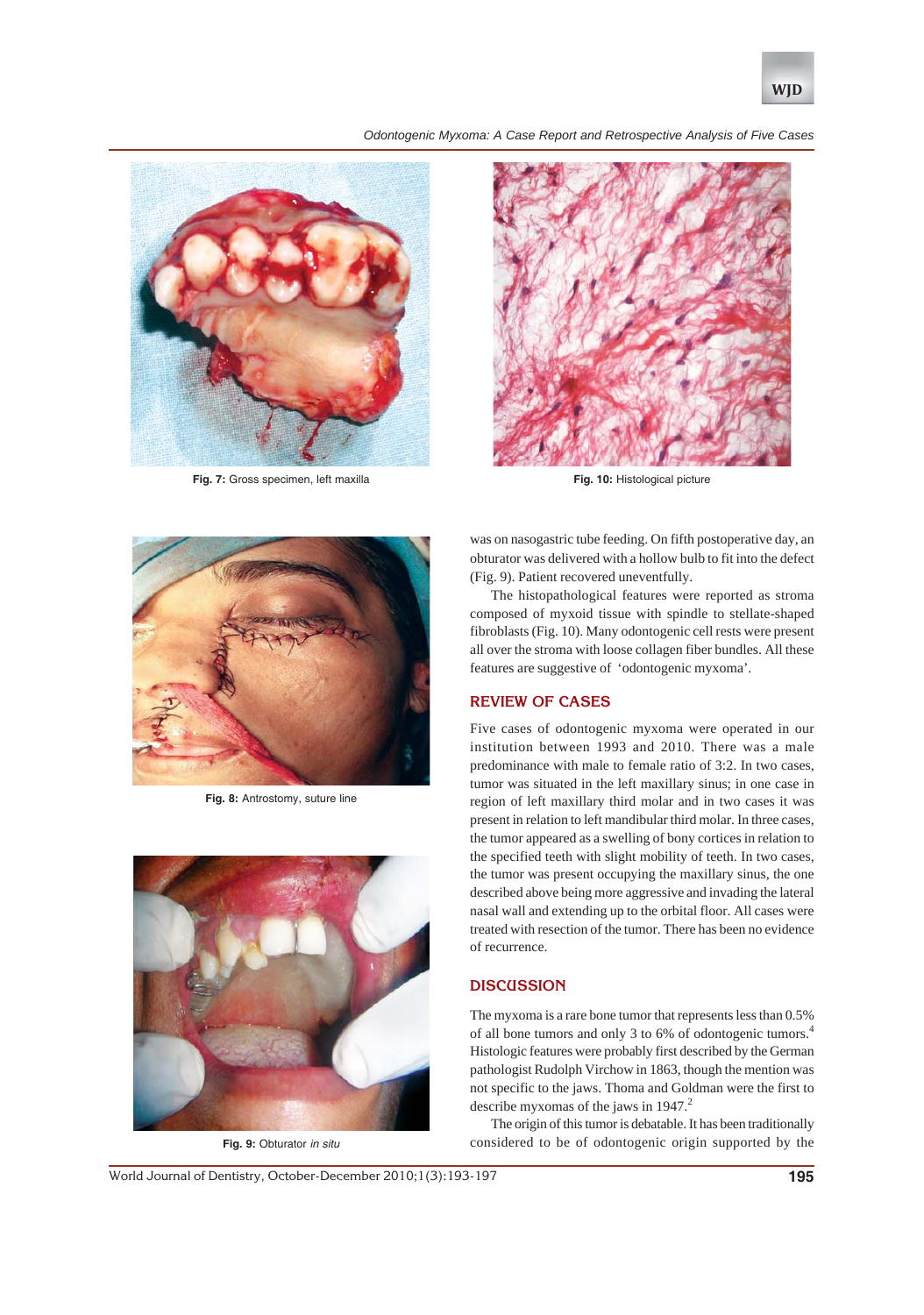following points: It almost exclusively occurs in the tooth bearing areas of the jaws, frequently seen in younger individuals, commonly associated with an unerupted tooth or developmentally absent tooth, histologically resembles dental mesenchyme specially of the dental papilla, and the presence of odontogenic epithelium occasionally.<sup>1</sup> This however is challenged by studies by Goldbat and Slootweg who proposed that the development of myxoma may be from nonodontogenic ectomesenchyme as it is observed to develop within sinonasal tract or nontooth bearing regions of jaws.<sup>5</sup> They proposed that a diagnosis of myxoma of bone may be made in absence of odontogenic epithelium. Contradicting this, McClure and Dahlin concluded from their study of 600 bone tumors that true myxomas occur only in jaw bones.<sup>5</sup>

Kaffe and Farman et al separately reported that these tumors are generally more predominant in second to fourth decades of life. Kaffe et al state in their study that 75% occurred in second and third decades of life, 7% in the first decade, but can be seen in any age group.<sup>1,2</sup> All cases treated in our institution were in the second and third decades except for one patient who was 45-year-old. Harder was of the view that the tumor rarely occurred before the age of 10.<sup>1</sup> This has been contradicted by Keszler, <sup>6</sup> Brian W Rotenberg,<sup>7</sup> Caleffi Edoardo, 8 and Brewis<sup>9</sup> in their individual case reports describing the tumor in pediatric population.

The central odontogenic myxoma has been described to occur in the tooth bearing and nontooth bearing areas of the jaws, more common in the mandible than the maxilla in premolar and molar regions.<sup>1</sup> In our cases, three of five were found in the maxilla and two in the mandible, all involving the premolar and molar regions. It has been observed that these tumors rarely cross the midline.10 Peripheral variants on gingiva have also been reported.<sup>11</sup> Reports describe the occurrence of myxoma in association with other conditions like tuberous sclerosis and condyloma acuminatum.12,13

Radiographically, myxomas may be unilocular or multilocular mostly radiolucent lesions. Kaffe et al reported mixed appearance in 12.5% and radiopaque appearance in 7.5%.<sup>1</sup> In the cases reviewed by us, four cases were radiolucent and one case was mixed radiolucent and radiopaque. This tumor has been described as honeycomb, soap bubble, wispy and spider web in appearance. J Zhang and H Wang suggested a classification for radiologic appearance of myxomas as follows: Type I—unilocular; type II—multilocular (including honeycomb, soap bubble and tennis racquet patterns); type III involvement of local alveolar bone; type IV—involvement of maxillary sinus; typeV—osteolytic destruction and type VI—a mix of osteolytic destruction and osteogenesis.<sup>14</sup> In our cases, three involved the alveolar bone and can be classified as type III, one involved the maxillary sinus and can be called type IV, whereas the one described showed osteolytic destruction and can be placed under type V. Koseki and Asaumi et al have studied the CT and CT/ MRI findings in myxoma respectively and observed that the CT and MRI findings correlate well with

the histopathology of the tumor.<sup>1</sup> In the described case, CT proved to be a valuable aid in defining the extent of the tumor before surgery (Fig. 3).

Surgical management of the tumor involves complete excision of the tumor. A wide excision and even resection is suggested in view of high recurrence rates of up to  $25\%$ .<sup>2</sup> Curettage may be insufficient but conservative resection in the pediatric age group has been suggested.<sup>7</sup> All our cases were treated with complete resection of the tumor and none of them reported back with recurrence.

Odontogenic myxoma is a nonencapsulated benign tumor. Histologically, it shows a bland appearance of a mucoid matrix with loosely arranged spindle shaped and rounded cells, which are evenly dispersed. 'Cavities' lined by poorly defined fibers as well as epithelial islands have been described by JD Harrison.<sup>15</sup> In the case report by Sivakumar G, the cells were differentiated into hyaline, stellate and spindle shaped for immunohistochemical analysis.15 Spindle cells were positive to ferritin, transferrin, alpha-1-AT, alpha-1-ACT, S-100 protein and vimetin. Stellate cells showed strong positive response to transferrin, alpha-1-AT, S-100 protein and vimetin. Hyaline cells reacted with alpha-1-AT and alpha-1-ACT. Myxomatous matrix did not react with any antibodies. These findings were suggestive of myofibroblastic origin of the tumor.<sup>15</sup> G Iezzi from the research conducted suggests that the odontogenic epithelium may represent either an inactive form or have an inductive effect leading to formation of the myxoma.<sup>16</sup> This study presents the epithelium to be reactive to bcl-2, p 53 and MIB-1 contradicting previous views it may be inert. The stromal cells also showed higher positivity to MIB- $1^{16}$  suggesting contribution by both epithelium and stroma towards increase in tumor mass. They also suggest a dysregulated apoptotic mechanism involved in neoplastic growth.

Reconstruction of the defect can be done with prosthetic means or with an autogenous graft. Literature reveals reconstruction of defects postexcision of myxoma done using vascular free fibula graft for mandibular defects<sup>17</sup> and maxillary defects restored using endoscopically harvested temporalis flap,<sup>18</sup> reverse facial artery – submental artery mandibular osteomuscular flap.19 Nardy Kasap has described the use of a surgical navigation system for implant surgery after excision of an odontogenic myxoma.20

## **CONCLUSION**

Odontogenic myxoma is a rare, benign, locally invasive tumor of jaws. It may have an insidious onset, usually in the second and third decades of life. The patient may first report to a dentist due to association of bony swelling with the alveolar segment of the jaw or being accompanied by mobility of teeth. If ignored, it might assume a larger size and might invade surrounding bone. A biopsy of involved bone can aid in its diagnosis. Complete resection of the tumor as well as long-term follow-up is recommended.